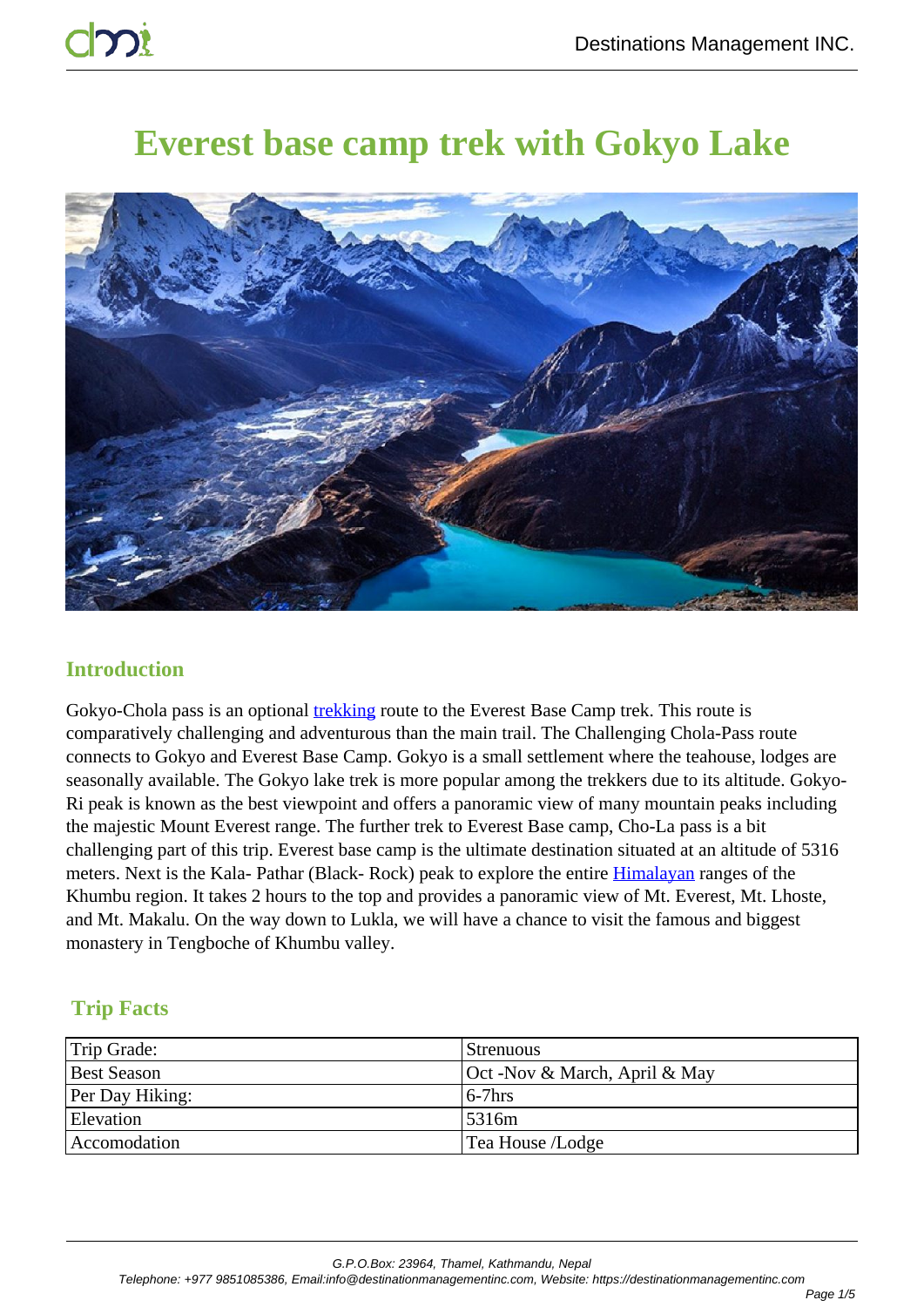# **Cost Includes**

- All arrival and departure, airport/ hotel transfer
- Four nights accommodation in Kathmandu with breakfast.
- Welcome and farewell dinner with Nepalese culture program
- Guided Kathmandu city sightseeing tour including entrance fees
- Sagarmatha National Park entrance and trekking permit & TIMS card.
- Kathmandu / Lukla/ Kathmandu round trip flight ticket and departure taxes
- Three meals a day (Breakfast/ Lunch/ Dinner) tea/ coffee during the trek
- Teahouse/ Lodge accommodation during the trek
- An experienced guide including his flight, salary, equipment insurance, lodging and food.
- Porter/s (2 trekkers  $=1$  porter carry 15 Kg) his salary, insurance, lodging and food
- A first Aid medical kit box
- All government tax and local taxes

# **Itinerary Details**

#### 1. **Arrived to Kathmandu**

Upon arrival at Tribhuvan international airport in Kathmandu, you will be received and transfer to the hotel. After being refresh, the trip leader will be briefing in detail about the program and take a stroll at the local market. in the evening we offer you a welcome dinner at a Nepalese restaurant with a Nepalese traditional cultural program.

#### 2. **Kathmandu city tour**

Today's full day will be an interesting guided tour to Kathmandu city, a visit to historical monuments and religious holy places like temples, stupa, and durbar squares. During the sightseeing, you will experience the cultural diversity of Kathmandu valley and explore wonderful world heritage. The rest of the time we will spend for preparation of the trek.

#### 3. **Fly to Lukla (2800 M) trek to Phakding (2600 M)**

After, 45 minutes scenic flight from Kathmandu we will land at Lukla airport known as Hillary airport as well. After short with tea or coffee, we will start to walk towards Phakding village for an overnight stop. It is an approximately five-hour trek through the bank of Dudh Koshi River, and crossing beautiful villages and picturesque farmland.

#### 4. **Trek to Namche Bazaar (3600 M)**

After an early breakfast, we continue our walkthrough Dudh-Koshi valley to Jorsale pass. This is the official entry point of the Everest trek. Further, continue along the trail, crossing the Bhote-Koshi River to begin the steeps climb up to Namache. Namache Bazaar is a busy, fun village. Trekkers can enjoy mountain views and Himalayan Sherpa culture

G.P.O.Box: 23964, Thamel, Kathmandu, Nepal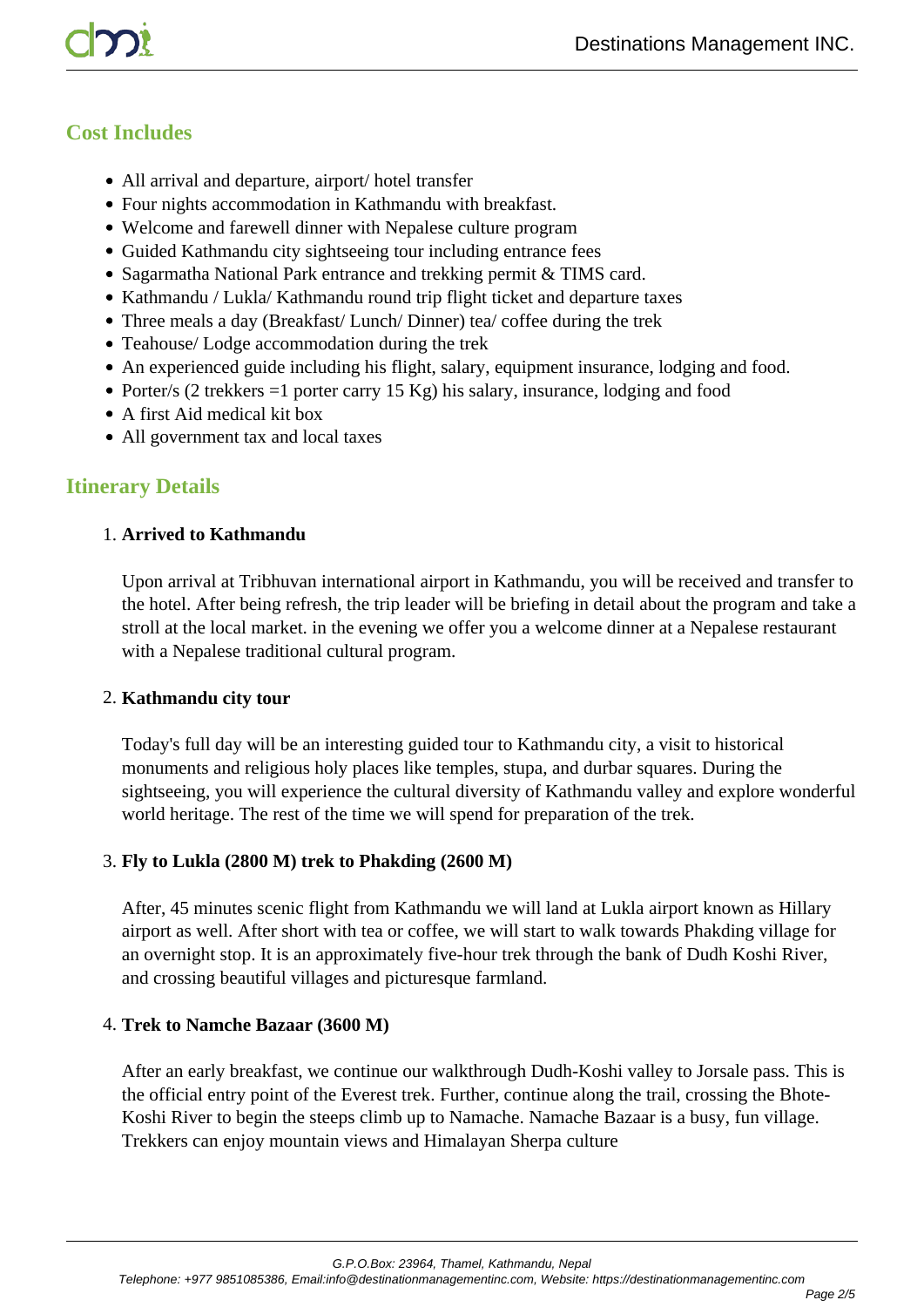## 5. **Acclimatazation day (3600 M)**

Today we will rest in Namache Bazaar for high altitude acclimatization. During the day we will make some short sightseeing near around the village, probably climb up Syanbouche hill for a better view of snow-capped mountain peaks include Mt. Everest and Khumjung village for Sherpa lifestyle and cultural experience

## 6. **Trek to Phortse Tanga (3680m)**

After breakfast, a short climb up to the top of Namche Bazaar then begins the flat easy trail up to Sanasa but it is narrow on the steep hill. From Sanasa we will take a left trail, which climbs gently but traverses a long distance around the ridge, or the steep staircase-like trail made of rocks embedded in the narrow cleft of a large boulder. From the ridge, at Mong, the trail descends to Phortse.

## 7. **Trek to Dole**

The trail climbs steeply out of the valley through rhododendron forest, which gives way to fragrant stands of Juniper and large conifers at higher elevations. The route passes through the settlements of Tonga and Gyele (3960m) to Dole (pronounced doe-lay). The views of Khumbila and Tawachee (6542m) are tremendous throughout the day.

#### 8. **Trek to Machhermo (4470m)**

From Dole, the trail climbs to Luza at 4360m. The track continues to climb along the side of the valley high above the river, crossing sandy spurs to reach Machermo at 4470m., offers panoramic views of mountains

## 9. **Trek to Gokyo (4750m)**

Beyond Machhermo the trail climbs a ridge for an excellent view both down the valley to Kantega and up towards Mt. Cho-Oyu (8153m). Further than the ridge, the valley widens as the trail passes through Pangram at 4390m. We descend to the river bank before beginning the climb up to the terminal moraine of the Ngozumpa glacier. Afterward, the trail levels out as it follow the valley past a second lake, then finally up a boulder-strewn path to Gokyo at 4,750m.

## 10. **Excursion Day**

After breakfast explore Gokyo lake. During the day proceed to climb Gokyo-Ri peak and experience a short expedition with frivolous mountain views.

## 11. **Trek to Cho – La Pass and Dzonla (5420m)**

The trail descends from Goykyo, passing the second lake. About halfway between the first and second lakes, a trail leads across the moraine to the east and the Cho-La pass at 5,420m. The pass is not difficult but it is steep and involves a glacier traverse on the eastern side.

G.P.O.Box: 23964, Thamel, Kathmandu, Nepal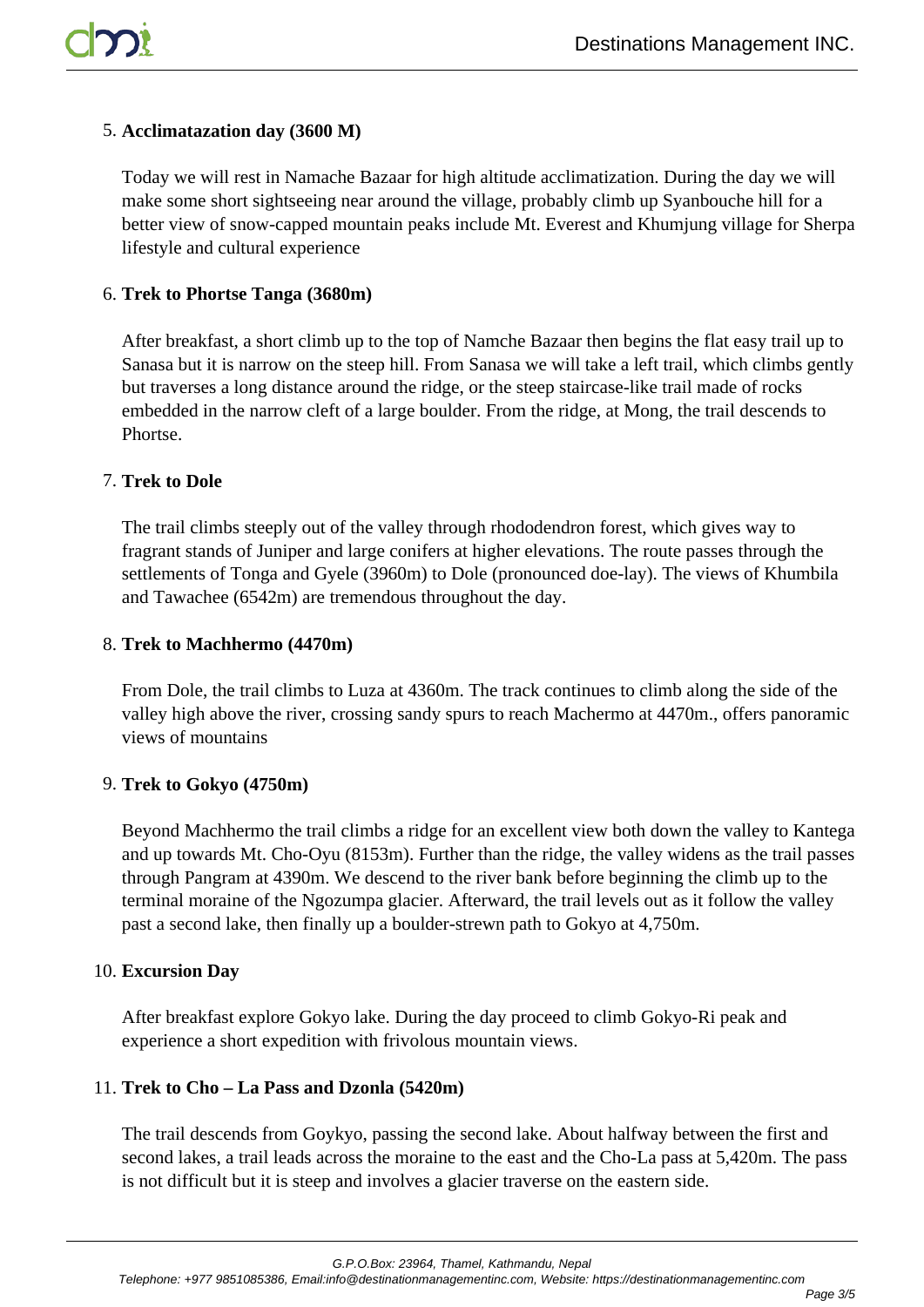## 12. **Trek to Lobuche (4910m)**

Continue along the moraine of the glacier, with views of Kalapathar and Pumori, before reaching Lobuche at (4910m) for your evening stay. This is the last stop before the climb to the base camp the next day. It is important to take the time to rest and acclimatize for this unforgettable day.

## 13. **Trek to Gorakshep and Kalapather (5140m)**

This trail gives a good view of Pumori and there are beautiful views of the Everest group from Gorakshep and Kalapathar.

## 14. **Visit to base camp (5316m) back to Lobuche (4910m)**

Everest Base Camp is situated at an elevation of 5316 m. Trekkers feel understandably great satisfaction in reaching here as the Everest Base Camp is not only full of history but breathtakingly dramatic, perched at the foot of the infamous Khumbu icefalls.

## 15. **Trek to Pangbouche (3930m)**

We retrace our steps to Duglha then go straight up the hill from the bridge to reach an upper trail. Staying high above the valley floor, we pass the yak pasture at Dusa to a Chorten at the head of the Imja valley.

## 16. **Trek to Namche**

After breakfast heading to Tengboche and explore the popular Tengboche monastery and then continue the trek to Sherpa hub (Namche Bazar) for the night.

## 17. **Trek to Lukla**

Today, it will be the easiest of the trek. Leisurely we can have breakfast then start to walk down to the Phakding forest trail and deep gorge of Dudh- Koshi River. We will take a short break for lunch in Phakding then continue our trek to Lukla. In the evening, we can celebrate the last night of the trek together with all members and staff.

## 18. **Fly back to Kathmandu**

Fly back to Kathmandu with a scenic flight of 45 minutes then transfer to the hotel and rest at the hotel or free day.

## 19. **Free day in Kathmandu**

After breakfast, visit Thamel (shopping area) where the locals shop so busy and fascinating. In the evening, participate in farewell dinner. Stay overnight at hotel on B.B basis Stay overnight at hotel on B.B basis.

G.P.O.Box: 23964, Thamel, Kathmandu, Nepal